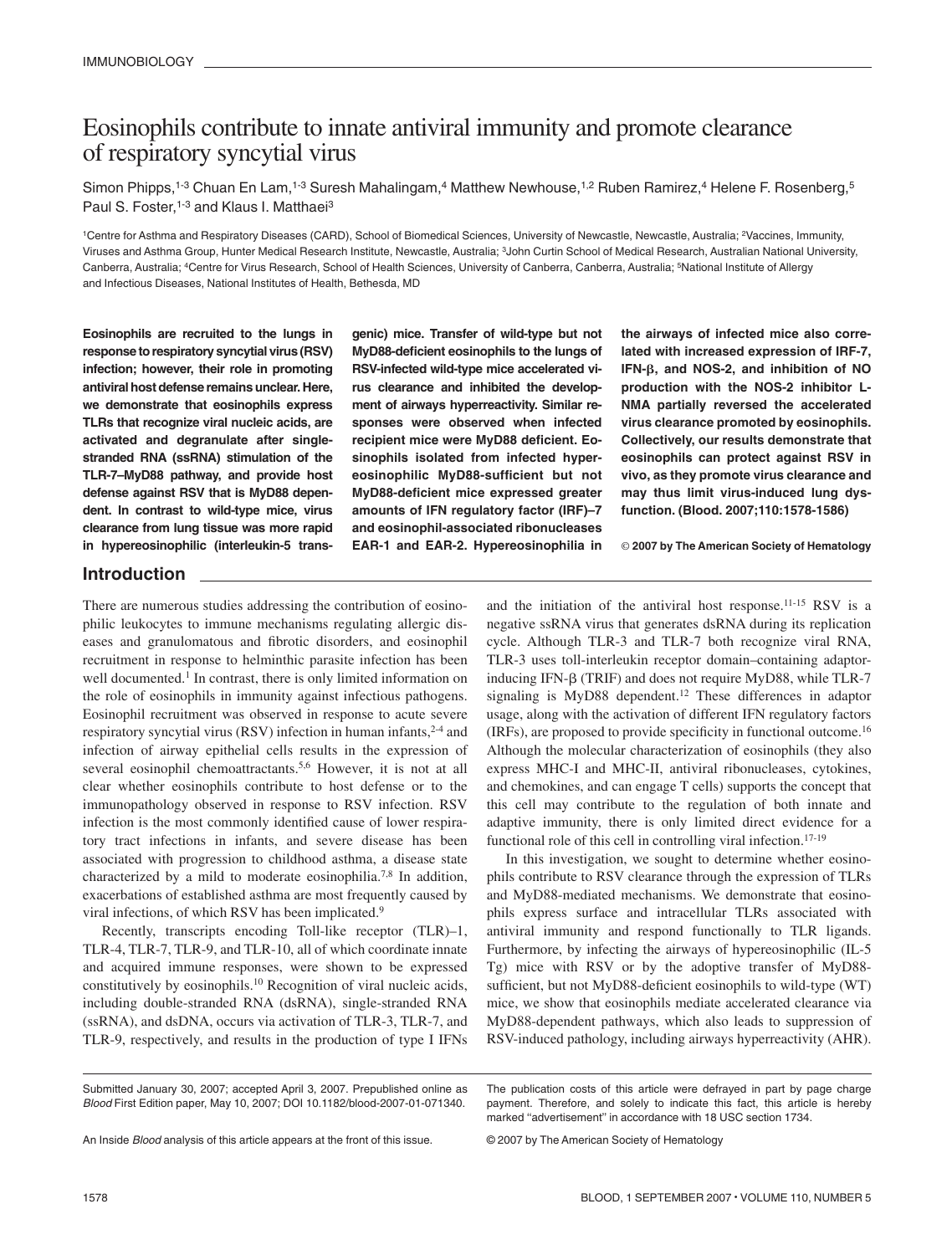Collectively, our data indicate that eosinophils contribute to antiviral immunity and play a beneficial role in limiting RSVinduced lung dysfunction.

# **Materials and methods**

### **Animals**

IL-5 Tg mice<sup>20</sup> were crossed to the BALB/c genetic background for 10 generations (N10). MyD88-deficient mice (crossed to the BALB/c background for 7 generations [N7]; a generous gift from Dr Shizuo Akira, University of Osaka, Osaka, Japan) were crossed to the BALB/c background for a further 3 generations (N10) and then crossed with the N10.BALB/c IL-5 Tg mice (a generous gift from Dr Lindsay Dent, University of Adelaide, Adelaide, Australia) to generate IL-5 Tg-MyD88– deficient mice as a source of MyD88-deficient eosinophils. N10.BALB/c dblGATA mice were a generous gift from Dr Alison Humbles and Dr C. Gerard (Harvard University, Boston, MA). Male mice were used at 6 to 8 weeks of age and treated in accordance to Australian National University Animal Welfare guidelines in a specific pathogen–free facility.

#### **Propagation of RSV**

RSV was propagated as previously described.<sup>21</sup> Briefly, HEp-2 cells were seeded in a T-150 flask. Cells were grown in the presence of Opti-MEM (Invitrogen, Mount Waverly, Australia) supplemented with 5% HI-BS (Sigma, Castle Hill, Australia). Once the cells were confluent, they were infected with RSV at MOI 0.1. The virus was allowed to adsorb for 1.5 hours at  $37^{\circ}C/5\%$  CO<sub>2</sub> before more media was added. When a 50% cytopathic effect was observed, the media was removed and replaced with PBS, and the flask was frozen and thawed twice. Lysed cells were scraped off and centrifuged to remove cell debris. Supernatant containing virus was further purified by centrifugation in a sucrose step gradient. The interphase on the top layer was collected and immediately transferred to sterile cryovials and stored at  $-80^{\circ}$ C (at  $10^{\circ}$  TCID<sub>50</sub>/mL).

#### **Virus titer determination**

Briefly,  $1 \times 10^6$  HEp-2 cells/mL were resuspended in media, and 100  $\mu$ L cell suspension were added to each well of a 96-well plate. Cells were incubated overnight at  $37^{\circ}$ C/5%CO<sub>2</sub> or until 80% confluent. Lung tissues were homogenized, and serial dilutions were performed across the 96-well plate. Cells and virus were left to incubate for 1.5 hours to allow viral adsorption. After 5 days, the media was aspirated, and the wells were stained with 0.02% crystal violet and scored for the presence of syncytia. Results were entered into an automated spreadsheet of the Reed Muench formula, determining the tissue culture–infecting dose  $(TCID<sub>50</sub>)$ . Virus titer is presented as  $log_{10}$  TCID<sub>50</sub>/mL.

#### **Infection with RSV**

Mice were lightly anesthetized with isoflurane, laid flat upside-down, and inoculated via the intranasal route with RSV ( $80 \times 10^3$  TCID<sub>50</sub>/mouse) in an 80-µL volume.

## **NO synthase inhibition in vivo**

N<sup>o</sup>-methyl-l-arginine (L-NMA; Sigma) or its inactive D-enantiomer (D- $NMA)^{22}$  was administered (5 mg/200  $\mu$ L PBS) via daily intraperitoneal injection. Viral titer was determined 3 days after inoculation.

#### **Eosinophil isolation and flow cytometry**

Spleens from IL-5 Tg or IL-5 Tg-MyD88–deficient mice were excised, and the splenocytes were released by teasing and gentle flushing with a syringe. Red blood cells were lysed with ACE. For flow cytometry assays, cells were preincubated with  $Fc\gamma R$  block in PBS/2% FCS medium. Eosinophils were stained with a combination of Per-CP–conjugated Gr-1 and Alexa Fluor 647–conjugated CCR3 or PE-conjugated B220 and additionally identified by scatter properties. Analysis of cell-surface TLR expression was performed using anti–TLR-3 and anti–TLR-7 Ab (Imgenex, San Diego, CA), followed by detection with Alexa Fluor 488–goat anti-rabbit Ab  $(1 \mu g/mL)$ . TLR-4 was detected directly with PE-conjugated Ab (eBioscience, San Diego, CA). For intracellular protein expression, cells were fixed with 4% paraformaldehyde for 5 minutes, then incubated in PBS/0.1% saponin for 20 minutes followed by receptor detection as stated. For CD11b expression, cells were stained with PerCP–anti-CD11b 10 minutes after stimulation. Eosinophils incubated with an isotype-matched antibody with irrelevant specificity acted as a control. All Abs were purchased from BD Biosciences (North Ryde, Australia) unless stated. Samples were analyzed using a BD FACSort (Figures 2A,B, 3C) or BD CANTO (Figures 2C, 3D). Eosinophils recovered by FACS (BD Biosciences FACS Vantage Diva) were approximately 99% pure as determined by Giemsa-stained cytospin preparations.

#### **Quantitative RT-PCR**

RNA from sorted eosinophils ( $> 5 \times 10^6$ ) was extracted using TRI Reagent (Ambion, Foster City, CA) following the manufacturer's protocol and stored at  $-80^{\circ}$ C in TE buffer. RNA integrity was assessed by agarose gel analysis. RNA was quantified using the Nanodrop spectrophotometer (Ambion), and  $1 \mu$ g was used for reverse transcription (RT) using random primers (SuperScript III, manufacturer's protocol, in a 20-µL volume; Invitrogen). The cDNA volume was adjusted to 50  $\mu$ L, and 5  $\mu$ L was used for real-time polymerase chain reaction (PCR) (ABI 7700; Applied Biosystems, Scoresby, Australia) using a reaction volume of  $25 \mu L$ (Platinum  $2 \times$  Sybr mix; Invitrogen). Cycling conditions were 50°C for 2 minutes and 95°C for 2 minutes, followed by 40 cycles of 95°C for 15 seconds, 60°C for 30 seconds, and dissociation analysis. Relative expression values were determined by using serial dilutions of cDNA to establish a standard curve. Parallel reactions in which the reverse transcriptase enzyme was omitted showed minimal amplification. Expression of a housekeeping gene (*HPRT*) was also determined against a plasmid control, and relative gene expression was adjusted against expression of the housekeeping gene, which was not altered by RSV treatment. Primers designed and used were as follows. IRF-5: For-agatctacgaggtctgctccaacg, Rev-gccacttggtgtcttctttgggta; IRF-7: For-cttagccgggagcttggatctact, Revcccttgtacatgatggtcacatcc; EAR-1: For-aatgctgttggtgtgtgggaaat, Rev-cactggatacatgggactgtcctg; EAR-2: For-tctgtaacatcaccagtcggagga, Rev-cactggagctaaaatgtcccatcc; IFN- $\beta$ : For-agagttacactgcctttgccatcc, Rev-ccacgtcaatctttcctcttgctt; IFN-y: For-tcttgaaagacaatcaggccatca, Rev-gaatcagcagcgactccttttcc; and NOS-2: For-cctcggaggttcacctcactgt, Rev-cagaaacttcggaagggagcaat.

#### **Electron microscopy**

Eosinophils were isolated from spleens of IL-5 Tg mice and kept at 4°C at all times. Fluorescence-activated cell sorter (FACS)–purified eosinophils were incubated with medium or ssRNA/Lyo Vec (a 20-mer phosphothioate-protected ssRNA oligonucleotide containing a GU-rich sequence<sup>13</sup> complexed with a cationic lipid; InvivoGen, San Diego, CA) for 10 minutes, then pelleted and fixed in 2% glutaraldehyde (EM Sciences, Hatfield, PA) in 0.1 M sodium cacodylate buffer (ProSciTech, Thuringowa, Australia), pH 7.4, at 4°C overnight. The samples were washed in 0.1 M sodium cocadylate buffer and postfixed in 1% osmium tetroxide (ProSciTech) for 90 minutes, dehydrated in graded acetone solutions, and embedded in Spur resin (ProSciTech). Ultrathin sections (80-85 nm) were cut on a Reichert-Jung (Depew, NY) Ultracut E ultramicrotome. The sections were stained with 2% uranyl acetate (10 minutes) and lead citrate (3 minutes) before analysis using a Hitachi transmission electron microscope (H-7000; Hitachi, Tokyo, Japan).

#### **Detection of eosinophil peroxidase activity**

Mixed splenocytes were resuspended in PBS/2% FCS, plated at 25 000 eosinophils/well, and treated with PBS/2% FCS or ssRNA (1  $\mu$ g/mL) for 20 minutes at 37°C. The supernatant was collected, and eosinophil peroxidase (EPO) activity was measured as previously described.<sup>23</sup> The product was measured at 490 nm using a colorimetric plate reader. Higher EPO content was indicated by higher units of optical density. Samples were performed in triplicate.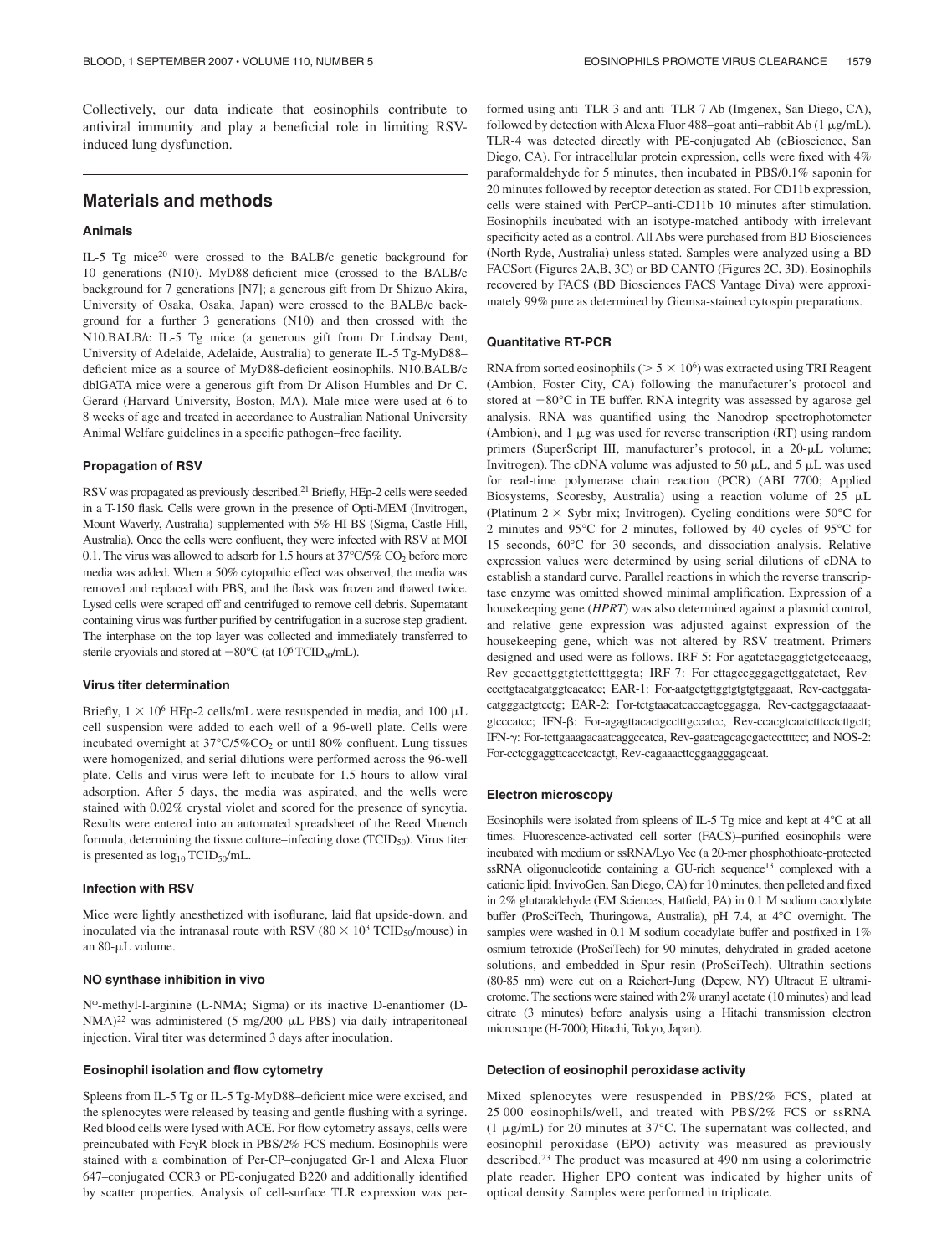#### **Adoptive transfer of eosinophils**

WT or MyD88-deficient mice were lightly anesthetized with alfaxalone (Vetoquinol, Buckingham, United Kingdom) via tail vein injection before intratracheal instillation (day 0) of  $5 \times 10^6$  eosinophils in a 40- $\mu$ L volume or vehicle (PBS/2% FCS). The trachea was visualized with a dissecting microscope, and a loosely inserted cannula was used to instill a suspension of WT or MyD88-deficient eosinophils. At 2 hours later, all treatment groups were inoculated (intranasal route) with RSV as described, and lung function was assessed at day 5, 24 hours prior to death (day 6).

## **Measurement of AHR**

Responsiveness to methacholine (aerosolized from solutions containing 3.125-50 mg/mL; maximal effective response only shown) was assessed as enhanced Pause (Penh), measured in conscious, unrestrained mice using apparatus and software supplied by Buxco (Troy, NY). Measurement was performed as previously described.<sup>24</sup> Notably, we have confirmed in the BALB/c strain that changes in Penh in response to methacholine directly correlate with changes in airway resistance to this spasmogen (data not shown). Thus, measuring changes in Penh reflects alterations in resistance and is indicative of enhanced airways responsiveness. Values are represented as Penh after methacholine minus baseline Penh.

#### **Characterization of mucus cell hyperplasia**

Lung tissue representing the central and peripheral airways were fixed in 10% phosphate-buffered formalin, sectioned, and stained with PAS and hematoxylin. Mucus-secreting goblet cells were expressed as cells/100  $\mu$ m basement membrane (BM) length.

#### **Statistical analysis**

Data presented are the means plus or minus standard error  $(\pm$ SEM). Datasets were analyzed by Student *t* test.

# **Results**

## **Eosinophils promote viral clearance and limit RSV-induced mucus hypersecretion**

To examine the potential antiviral contributions of eosinophils to RSV infection, we inoculated BALB/c hypereosinophilic (IL-5 Tg) and WT mice with  $80 \times 10^3$  TCID<sub>50</sub> of RSV via the intranasal route and compared the rate of viral clearance by a syncytia-detection assay on days 1, 3, 5, and 8 after inoculation (dpi). IL-5 Tg mice express IL-5 constitutively from T cells and are characterized by a blood eosinophilia and accumulation of eosinophils in the spleen (approximately 30% eosinophils). The lungs of IL-5 Tg hypereosinophilic mice are characterized by a mild eosinophilia and goblet cell hyperplasia, but display normal lung reactivity to methacholine.<sup>25</sup> Beginning at 3 dpi, the lungs of the hypereosinophilic mice contained significantly fewer virions compared with the WT mice (Figure 1A). RSV infection of the hypereosinophilic mice resulted in recruitment of eosinophils and neutrophils into the airways from 1 dpi (data not shown). The eosinophilic response was greater in hypereosinophilic mice than in WT mice, although the numbers of neutrophilic infiltrates were similar between these strains (data not shown). RSV infection resulted in an increase in the number of goblet cells secreting mucus into the airways in both hypereosinophilic and WT mice within 24 hours (data not shown). In the WT mice, the number of goblet cells was further increased at 5 dpi, while in the hypereosinophilic mice, this tissue tropism was resolving (Figure 1B). Indeed, at 5 dpi and 8 dpi, RSV-induced increases in goblet cells were significantly higher in WT mice compared with hypereosinophilic mice.



**Figure 1. Hypereosinophilic mice show accelerated viral clearance in the lung.** (A) WT ( $\circ$ ) and hypereosinophilic (IL-5 Tg;  $\bullet$ ) mice were inoculated with RSV at day 0 and viral clearance or (B) increases in numbers of mucus-secreting cells per 100  $\mu$ m of airway epithelial basement membrane monitored at the times indicated. (C) Eosinophils ( $5 \times 10^6$  cells) isolated from hypereosinophilic mice were adoptively transferred to WT mice 2 hours prior to inoculation with RSV. Viral titer was determined at 6 dpi. Bars represent the median value. (D) WT or dblGATA mice were inoculated with RSV and viral titer quantified at 5 dpi. Data represent the mean plus or minus SEM ( $n = 3$ -6 mice per experimental group). Bars represent the median value.  $^{\star}P$  < .05;  $^{\star\star}P$  < 0.01;  $^{\star\star\star}P$  < .001.

To confirm that accelerated virus clearance was due specifically to eosinophils and not the overexpression of IL-5, we FACSpurified eosinophils ( $> 98\%$  pure) from the spleens of hypereosinophilic mice, and performed an adoptive transfer directly into the lungs of WT mice 2 hours before RSV inoculation. Eosinophils directly transferred into the airways have been shown to remain functional and can migrate into the lung and local pulmonary lymph nodes, where they actively participate in immune responses.<sup>26,27</sup> The transfer of donor eosinophils significantly enhanced viral clearance compared with vehicle-treated controls at 5 dpi (Figure 1C). To demonstrate that eosinophils confer protection from RSV, we used dblGATA mice, whose eosinophil lineage is selectively and severely disrupted.28,29 The clearance of RSV was significantly diminished in  $\Delta$ dblGATA mice compared with WT controls (Figure 1D).

#### **Eosinophils express surface and intracellular toll-like receptors**

As human eosinophils constitutively express transcripts encoding TLR-1, TLR-4, TLR-7, TLR-9, and TLR-10,<sup>10</sup> we speculated that they may use pattern recognition receptors (PRR) to promote antiviral host defense. To determine whether murine eosinophils expressed TLRs implicated in the recognition of RSV, we explored TLR-3, TLR-4, and TLR-7 surface and intracellular protein expression on eosinophils isolated from the spleens of naive (uninfected) hypereosinophilic mice by flow cytometry. These TLRs were predominantly expressed intracellularly, with only low levels detected on the cell surface (Figure 2A). The signal intensity observed for surface expression of TLRs was only significantly different from isotype-matched control antibody for TLR-7 (Figure  $2B$ ;  $P < .01$ ), while both the expression of intracellular TLR-3 and TLR-7 were both significantly different than isotype control (Figure 2B;  $P < .01$ ). The expression of TLR-4 was greater than the isotype control in all samples tested, but did not reach statistical significance. We also observed that TLR-5 was expressed on the surface and intracellularly within eosinophils (data not shown).

Next, we analyzed TLR-7 expression on eosinophils and neutrophils isolated from lungs of naive hypereosinophilic mice. Eosinophils in the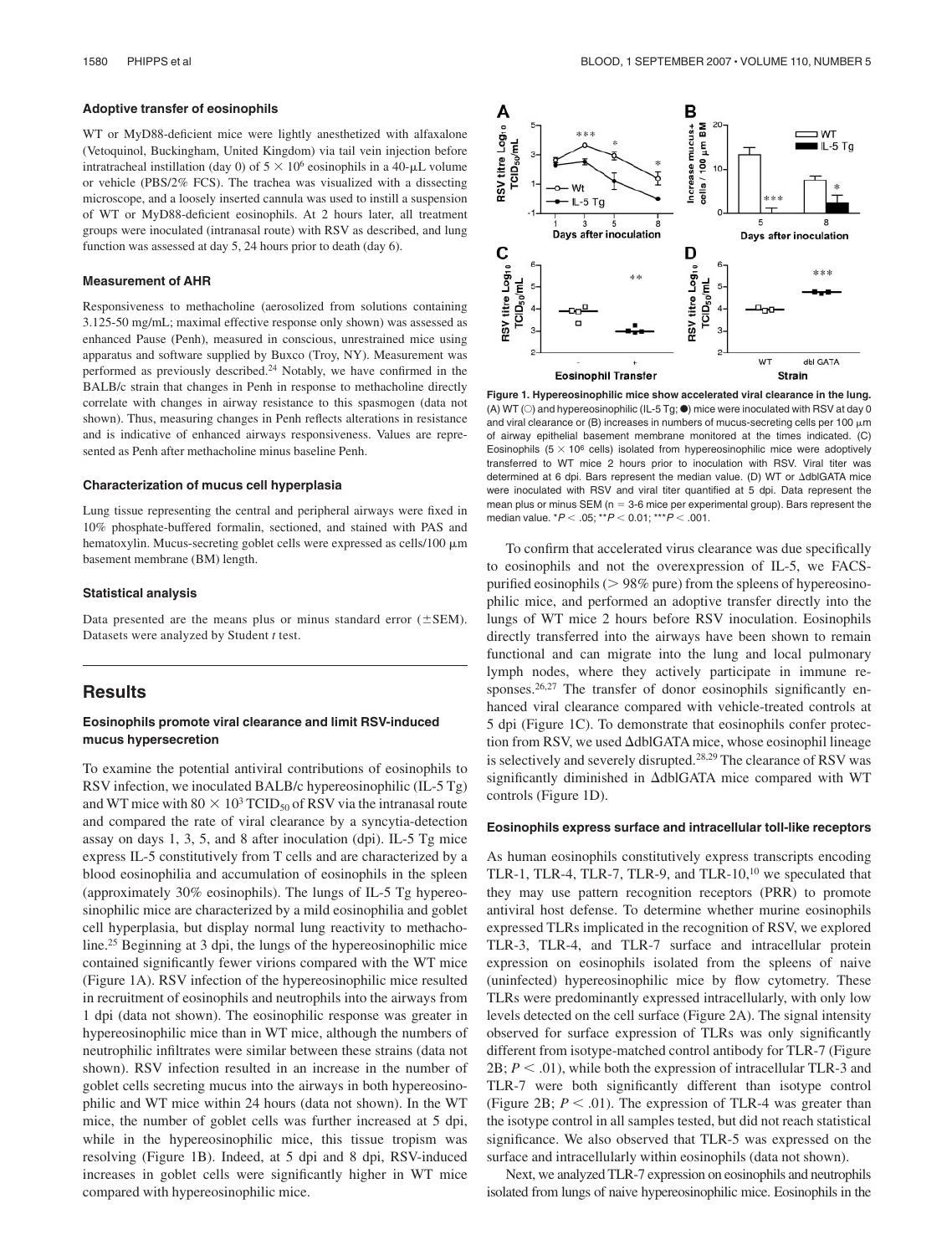

Figure 2. Eosinophils express surface and intracellular toll-like receptors. (A) Eosinophils from the spleens of hypereosinophilic mice were identified by CCR3 expression and high side scatter and stained for TLR-3, TLR-4, and TLR-7. Dashed lines denote isotype control (and were similar to unstained cells); solid lines represent respective TLR antibody. To detect intracellular TLR expression, splenocytes were pretreated with saponin. (B) Summary of mean fluorescence intensity (MFI) of surface and intracellular TLR expression by splenic eosinophils. The mean of 3 independent experiments is shown. (C) Neutrophils (Neuts) and eosinophils (Eos) were identified in the lungs of hypereosinophilic mice by scatter properties (left panel) and Gr-1 expression (middle panel). Comparative MFI of TLR-7 expression on neutrophils (N) and eosinophils (E) is shown in the right panel. Data represent the mean plus or minus SEM (n = 3-8 mice per experimental group).  $^{\star}P$  < .05;  $^{\star\star}P$  < .01;  $^{\star\star P}$  < .001.

lungs were found to be  $TLR-7<sup>+</sup>$ , and the intensity of this signal was 10-fold greater than that of lung neutrophils (Figure 2C). The expression of TLR-7 was similar between eosinophils derived from the lungs or spleen, allowing us to isolate cells in greater numbers from the spleen for characterization of TLR-7 function.

#### **The TLR-7 ligand ssRNA activates eosinophils**

To support a role for TLR-7 in eosinophil activation, we measured the effect of the TLR-7 ligand, ssRNA, on cell functions that may contribute to antiviral immunity. First, we used an assay that uses the peroxidase-sensitive substrate o-phenylenediamine as a marker of EPO release.<sup>30</sup> Treatment of eosinophil-rich splenocytes from hypereosinophilic mice with ssRNA for 10 minutes resulted in a significant increase in the amount of EPO detected in culture supernatants (Figure 3A;  $P < .01$ ). In other experiments, we observed EPO release within 2 minutes of stimulation (data not shown). We concluded that most of the EPO released was derived from eosinophils  $($  > 30% of the total population) in these cultures, as splenocyte populations from hypereosinophilic mice possessed extremely low numbers of neutrophils  $(< 3\%)$ ; similarly, the assay design, which uses the formation of bromide derivatives, preferentially detects EPO as opposed to neutrophil myeloperoxidase. To demonstrate TLR-7–mediated eosinophil degranulation directly, we also evaluated ultrastructural alterations occurring within the granules of eosinophils after treatment with ssRNA by electron microscopy. FACS-purified eosinophils were treated for 10 minutes with ssRNA or medium and then fixed and processed for visualization. Untreated eosinophils isolated from the spleens of hypereosinophilic mice contained granules that were evenly distributed throughout the cytoplasm and appeared not to be activated (Figure 3Bi,ii). By contrast, after treatment with ssRNA, the granules clustered in one area of the cells (Figure 3Biii), and the granules either had lost their crystal core or had become inverted (Figure 3Biv; arrows), indicating activation and piecemeal degranulation.

We next investigated the effect of ssRNA on expression of CD11b as a marker of cell activation for phagocytosis.<sup>31</sup> Extending earlier work by Nagase et al,<sup>10</sup> we found that TLR-7 activation increased eosinophil cell-surface expression of CD11b within minutes of treatment (Figure 3C). Finally, we isolated eosinophils from hypereosinophilic MyD88-deficient mice to determine whether increased CD11b expression was mediated through the toll IL-1 receptor resistance (TIR) domain adaptor protein, MyD88. ssRNAinduced CD11b expression was clearly reduced in MyD88 deficient eosinophils (Figure 3D).

## **Eosinophils mediate viral clearance through the TIR adaptor protein MyD88**

To provide further direct evidence in support of a role for eosinophil TLR signaling in the clearance of RSV, we used recipient WT or MyD88-deficient mice and transferred MyD88-sufficient (WT) or MyD88-deficient eosinophils to the lung 2 hours prior to RSV inoculation (Figure 4A). At first, we demonstrated that RSV clearance was significantly delayed in MyD88-deficient mice compared with WT mice (data not shown). The subsequent transfer of MyD88-sufficient eosinophils to WT mice markedly decreased viral titer at 5 dpi (Figures 1C, 4B). However, there was no significant difference in viral clearance between infected WT mice and those that received MyD88-deficient eosinophils (Figure 4B). An identical pattern emerged when MyD88 deficient mice were the recipients of WT eosinophils (Figure 4C). The transfer of MyD88-sufficient eosinophils resulted in a decreased viral load in both WT and MyD88-deficient mice, and the absence of MyD88 rendered the eosinophils ineffective.

#### **Eosinophil transfer reduces AHR in RSV-infected mice**

Because RSV infection has been associated with AHR, we next examined whether eosinophil-mediated viral clearance could suppress RSV-induced AHR. Consistent with the findings of others,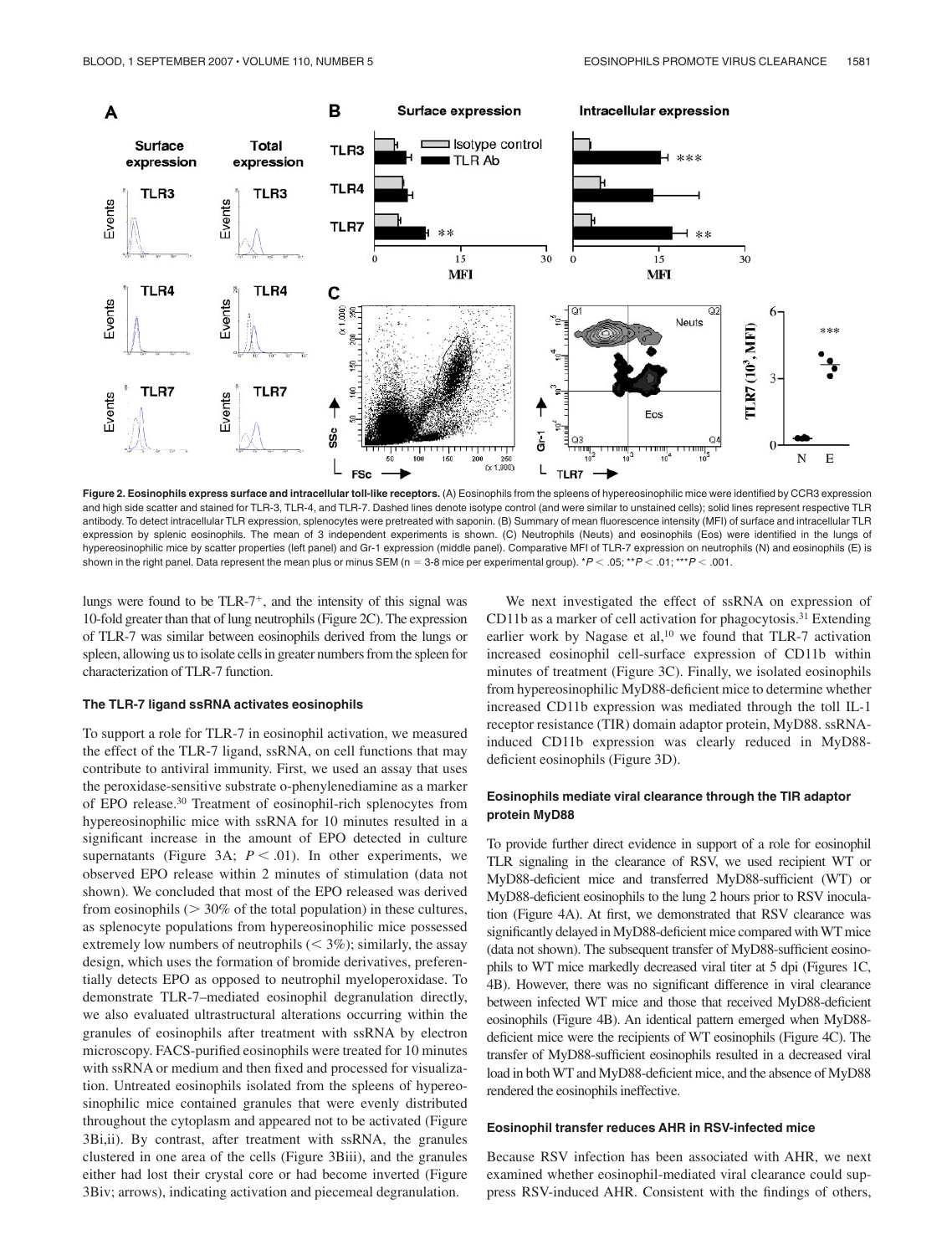

**Figure 3. ssRNA-induced activation of eosinophils.** (A) Isolated splenocytes from hypereosinophilic mice were activated with ssRNA for 10 minutes, and peroxidase activity was measured to determine EPO release. (B) FACS-purified eosinophils were stimulated with medium (Bi-Bii) or ssRNA (1  $\mu$ g/ mL) (Biii, Biv) for 10 minutes, then changes in ultrastructural morphology were examined by electron microscopy. Arrows demarcate secondary granules, with irregular or faded electron-dense cores documenting degranulation in a representative micrograph. Scale bar equals 1  $\mu$ M (left panels) and 2  $\mu$ M (right panels) see "Materials and methods, Electron microscopy" for detailed image acquisition information. (C) Isolated mixed splenocytes from hypereosinophilic mice were treated with ssRNA for 10 minutes, then stained for CD11b expression. A representative histogram gated on eosinophils is presented in the left panel. The MFI of CD11b expression is shown in the right panel. These data were collected on a FACSort. (D) Eosinophils were isolated from hypereosinophilic MyD88-sufficient or -deficient mice and treated with ssRNA (1  $\mu$ g/mL) for 10 minutes, then stained for CD11b expression. These data were collected on a BD CANTO. Data represent the mean plus or minus SEM  $(n = 3-8$  mice per experimental group). \*\* $P$   $<$  .01; \*\*\* $P$   $<$  .001; ### $P$   $<$  .001.

inoculation with RSV induced AHR to methacholine (Figure 4D); in naive mice, 50 mg/mL methacholine induced a mean plus or minus SEM increase of 1.09 plus or minus 0.29 penh;  $n = 4$ . Values measured in naive mice were significantly lower than those in RSV-inoculated mice).32,33 The transfer of WT eosinophils significantly reduced the magnitude of AHR to methacholine (Figure 4D). In contrast, the transfer of MyD88-deficient eosinophils did not inhibit the development of RSV-induced AHR. Similarly, the transfer of MyD88-sufficient eosinophils to MyD88 deficient recipients suppressed RSV-induced AHR, while eosinophils deficient for MyD88 were without effect (Figure 4E).

#### **Effect of RSV infection on eosinophil gene expression**

Intranasal inoculation with RSV resulted in the increased expression of surface CD11b on eosinophils in the spleens of hypereosinophilic mice (data not shown). Having demonstrated that RSV induces systemic effects, we next determined if antiviral genes were induced in eosinophils in response to infection. We FACSpurified splenic eosinophils from mice at 1 dpi and determined the expression of transcripts encoding IRF-5 and IRF-7, both signaling components required for effective TLR-7 signaling.<sup>34</sup> Eosinophils expressed both IRF-5 and IRF-7 at baseline. However, only IRF-7 expression was significantly induced  $($  7-fold) in response to RSV, and this effect was dependent on MyD88 (Figure 5A).

We have previously proposed that eosinophils mediate host defense from ssRNA viruses, at least in part, through the expression of potent ribonucleases.17,19 Here, we sought to determine whether RSV challenge resulted in the increased expression of mouse eosinophil-associated ribonucleases, the rodent orthologs of eosinophil-derived neurotoxin and eosinophil cationic protein in primates.<sup>19</sup> Within 24 hours of inoculation, both mEAR-1 and mEAR-2 were significantly induced (Figure 5A), and this effect was MyD88 dependent. We next determined whether RSV altered the transcription of genes encoding type I or type II IFNs in eosinophils. Transcripts encoding both IFN- $\beta$  and IFN- $\gamma$  were detected in eosinophils, but neither gene was induced at the early timepoint studied after RSV infection (1 dpi). Collectively, these data indicate that eosinophil TLR signaling plays a critical role in gene regulation in eosinophils and in the recognition of RSV.

We next analyzed the temporal expression of IRF-7, IFN- $\gamma$ , and IFN- $\beta$  in the lungs of RSV-infected hypereosinophilic and WT mice (Figure 5B). Transcript encoding IRF-7 was significantly increased in hypereosinophilic mice within 24 hours, peaked at 3 days, and remained significantly elevated compared with that of WT mice at 8 dpi. Similarly, IFN- $\gamma$  expression was significantly increased in hypereosinophilic mice compared with that of WT mice from 1 dpi (data not shown). IFN- $\beta$  gene expression also peaked at 3 dpi, but in contrast to IRF-7, the onset of expression was delayed until 3 dpi, when expression was significantly elevated in the hypereosinophilic mice compared with that of RSV-infected WT mice.

# **Eosinophil NO production contributes to antiviral immunity from RSV**

Nitric oxide (NO) has been implicated in antiviral host defense and may also be functionally protective through bronchodilatory mechanisms. To determine whether NO contributed to eosinophilmediated antiviral immunity, we first examined the temporal profile of NOS-2 expression in the lungs of WT and hypereosinophilic mice in response to RSV. The expression of NOS-2 increased in the lungs of both strains of mice (Figure 5B). However, the lungs of the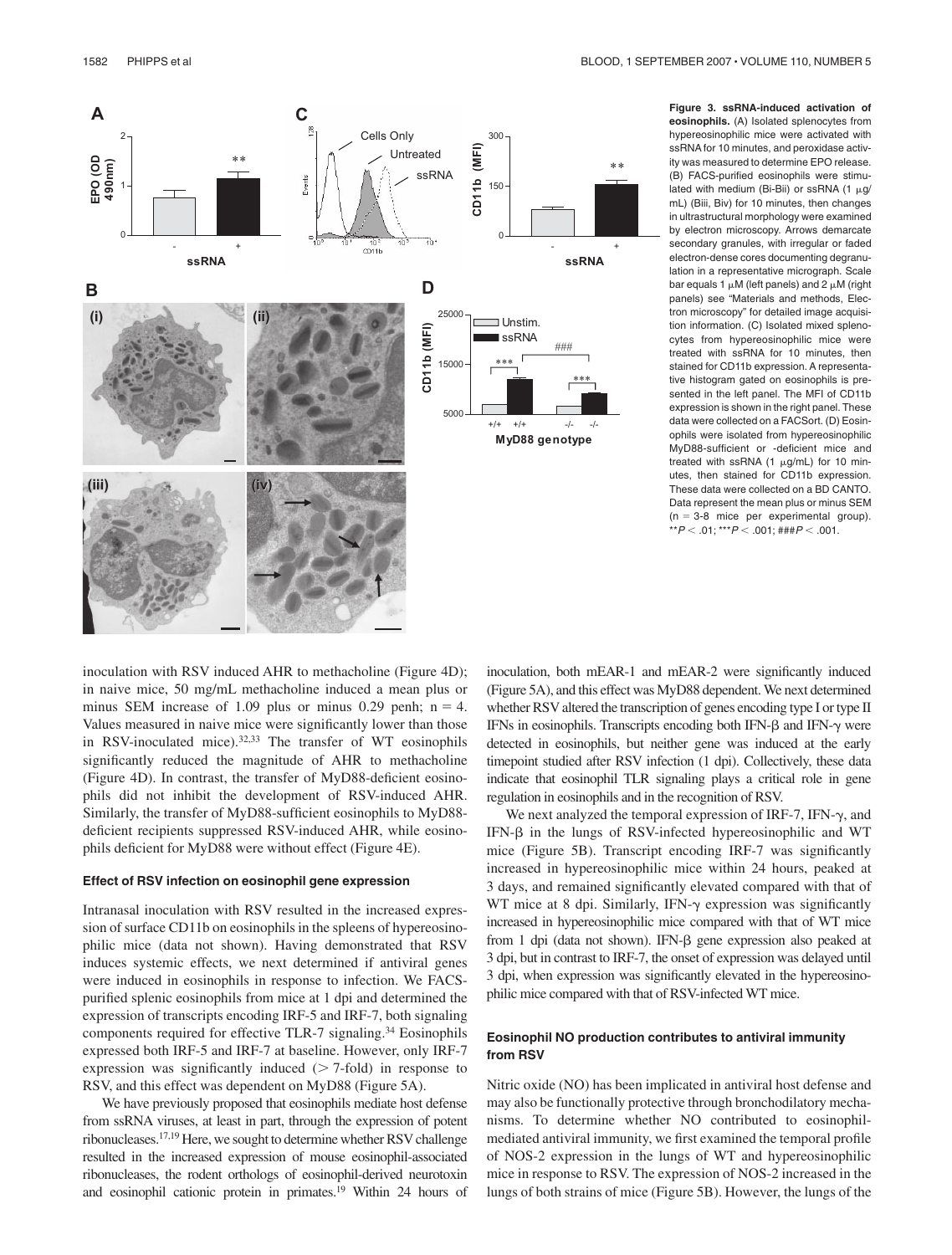

**Figure 4. Adoptive transfer of WT but not MyD88-deficient eosinophils significantly accelerates viral clearance and suppresses RSV-induced AHR.** (A) Experimental design. (B,C) Eosinophils were isolated from the spleens of hypereosinophilic MyD88-sufficient or -deficient mice and sorted by FACS. WT or  $MyD88<sup>-/-</sup>$  eosinophils were instilled directly into the trachea 2 hours before inoculation with RSV into WT (B) or MyD88-deficient (C) mice, and virus clearance was assessed at 6 dpi (D.E). Mice were treated as described in panels B.C and assessed for alterations of airway responsiveness to methacholine (50 mg/mL, dose that gives maximal responsiveness) by whole-body plethysmography. Data represent the mean plus or minus SEM (n = 3-4 mice per experimental group).  $P < .05$ ; \*\* $P$   $<$  .01; # $P$   $<$  .05; ## $P$   $<$  .01.

hypereosinophilic mice contained significantly higher expression of NOS-2 compared with the WT mice at 3 dpi (Figure 5B).

To establish the functional significance of the NOS-2 expression and potential contribution of NO to the accelerated clearance observed in hypereosinophilic mice (Figure 1A), WT and hypereosinophilic mice were treated to the NOS-2 inhibitor L-NMA or its inactive D-NMA prior to and during infection. L-NMA significantly delayed the clearance of RSV in WT mice, and completely reversed the advantage conferred by the hypereosinophilic status of IL-5 Tg mice (Figure 5C).

# **Discussion**

Eosinophil recruitment and degranulation in lung tissue has been observed in response to RSV infection in humans;2-4,35,36 however, the contributions of this cell to disease and innate immunity have not been clearly defined. We demonstrate here that an airway eosinophilia present constitutively in hypereosinophilic (IL-5 Tg) mice or introduced by transfer of eosinophils directly to the lungs, results in the accelerated clearance of RSV virions and reduction in associated airway dysfunction, including mucus hypersecretion and AHR. We demonstrate that ssRNA, the ligand for TLR-7, induces functional activation of eosinophils, specifically degranulation and increased expression of the phagocytic receptor CD11b. Mechanistically, we show that eosinophil-mediated accelerated RSV clearance and attenuated lung dysfunction are dependent on the TIR adaptor molecule MyD88 and the production of NO by NOS-2.

TLRs are a conserved family of PRRs that bridge innate pathogen recognition and the development of adaptive (T and B lymphocyte) immune responses. The immediate response to RSV infection in immunocompetent hosts includes recruitment of proinflammatory granulocytes, which themselves express TLRs. A study by Nagase et al<sup>10</sup> demonstrated that human neutrophils and eosinophils constitutively express transcripts encoding most known TLRs, including TLR-7, which was subsequently found to recognize ssRNA.12-14 Notably, stimulation of eosinophils with the synthetic TLR-7 ligand R-848 led to the generation of reactive



**Figure 5. RSV infection increases the expression of antiviral genes, and the inhibition of NOS-2 abrogates the protection conferred by eosinophils.** (A) FACS-purified splenic eosinophils were isolated from naive hypereosinophilic mice (iii) or hypereosinophilic ( $\blacksquare$ ) and hypereosinophilic MyD88-deficient ( $\mathbb Z$ ) mice at 1 dpi, and expression of indicated genes were analyzed by quantitative RT-PCR. All quantitative assessments were normalized to HPRT, and fold induction was calculated relative to naive hypereosinophilic mice. \*Comparison between naive and RSV inoculated hypereosinophilic mice. #Comparison between RSVinoculated hypereosinophilic and hypereosinophilic MyD88<sup>-/-</sup> mice. (B) WT  $(\bigcirc)$  and hypereosinophilic  $(\bullet)$  mice were inoculated, lung samples were collected at the indicated times after infection, and expression of indicated genes were analyzed by quantitative RT-PCR. (C) WT and hypereosinophilic mice were pretreated with L-NMA (iii) or D-NMA (iiii) prior to inoculation with RSV. Lung viral titer was measured at 3 dpi (n = 3-6 mice).  $^{\star}P$  < .05; # $P$  < .05; \*\* $P$  < .01; ## $P$  < .01; \*\*\* $P$  < .001; ### $P$  < .001. Error bars are SEM.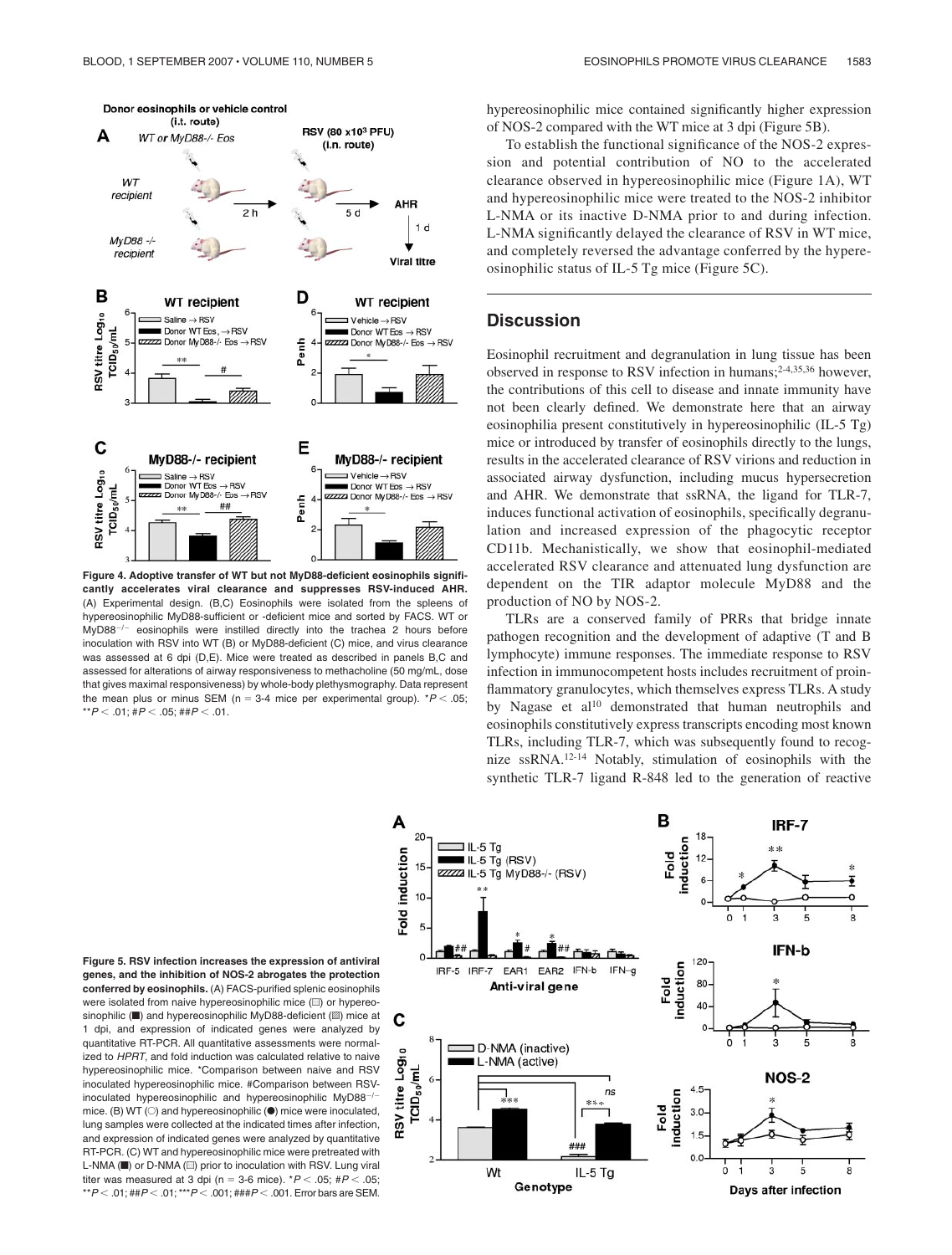oxygen species, findings which suggested to us that eosinophils may contribute to host defense against viral infection via this PRR. A study by Adamko et al<sup>18</sup> demonstrated that the clearance of parainfluenza virus in guinea pigs was advanced by prior sensitization to ovalbumin and the generation of T helper 2 (Th2)–mediated pulmonary eosinophilia, an effect that was reversed when eosinophils were depleted with monoclonal anti–IL-5.<sup>18</sup> We also have previously demonstrated in vitro that eosinophils limit virus infectivity through the expression of eosinophil-associated ribonucleases.17,19 Here, we extend these findings by demonstrating that hypereosinophilic mice undergo accelerated clearance of RSV, while eosinophil-deficient mice demonstrate delayed clearance. Notably, while the transfer of WT eosinophils to infected WT mice also promoted accelerated RSV clearance, the transfer of MyD88 deficient eosinophils did not function effectively in this fashion. Although MyD88 is 1 of 5 identified TIR adaptor proteins,<sup>16</sup> all known TLRs with the exception of TLR-3 use this adaptor for signaling. Thus, although it is unlikely that the engagement of TLR-3 mediates the protective effect conferred by donor WT eosinophils in this particular setting, we cannot rule out a role for this PRR in RSV disease in general.<sup>37</sup> In the mouse, we demonstrate at the protein level that eosinophils express another TLR that can recognize molecular patterns expressed by RSV, namely TLR-7.

Extending earlier work by Nagase et  $al^{10}$  we found that TLR-7 activation significantly increased expression of CD11b in eosinophils. These results are also consistent with observations that eosinophils from infants with lower respiratory tract RSV disease demonstrated increased expression of CD11b.<sup>38</sup> Although ssRNA-induced CD11b expression was significantly reduced when MyD88-deficient eosinophils were used, the response was not entirely ablated.<sup>39</sup> These data suggest that ssRNA may operate through another as-yet unidentified recognition receptor, perhaps located in the cytosol and similar to those activated by dsRNA.<sup>40</sup>

The IRF family of transcription factors mediates a number of functional outcomes downstream of TLR activation, and have recently been demonstrated as central mediators of TLR-7 signaling.<sup>34</sup> IRF-7 interacts with MyD88 and is essential for the inductionof type I IFNs.<sup>41</sup> In addition, IRF-5 has been identified as a central mediator of TLR-7 signaling.<sup>34</sup> RSV inoculation increased the expression of IRF-7 (7-fold) in a MyD88-dependent manner. This is the first study to show definitively that IRF-7 expression by eosinophils increases rapidly in response to viral infection in vivo. The induced expression of IRF-7 may have been more pronounced since this transcription factor, in contrast to IRF-5, is expressed in relatively small amounts in most cells.<sup>42,43</sup> The marked increase in IRF-7 in the lungs of hypereosinophilic mice following inoculation with RSV preceded a pronounced increase in expression of IFN- $\beta$ . Importantly, the production by and activation of epithelial cells by type I IFNs has been demonstrated to initiate apoptosis as a protective mechanism to limit viral replication. It is intriguing to note that epithelial cells obtained from people with asthma have impaired production of IFN- $\beta$  and IFN- $\lambda$  in association with increased virus replication.44,45 Our findings indicate that, in response to RSV, the signaling mechanisms of eosinophils are primed for activation and induction of host defense mechanisms promoting increased production of IFN- $\beta$ . These findings suggest an important role for eosinophils in promoting host defense against RSV.

We have previously demonstrated that the ability of eosinophils to limit virus infectivity in vitro was suppressed through the addition of a placental ribonuclease inhibitor, suggesting that eosinophils may mediate their activity, at least in part, through the expression and release of potent ribonucleases.17,19 Within 24 hours of inoculation, we observed increased expression of transcripts encoding both mEAR-1 and mEAR-2 in airway eosinophils. This effect was not observed in eosinophils isolated from MyD88 deficient hypereosinophilic mice, indicating that expression of these genes was dependent on TLR activation, findings which implicate either TLR-4 or TLR-7 but not TLR-3 in the recognition of RSV in vivo.

Two studies have demonstrated that TLR-4–deficient mice are immunocompromised and show delayed clearance of RSV compared with WT mice, $2^{1,46}$  although the interpretation of the results has been questioned,<sup>47</sup> and TLR-4 had no impact on virus clearance in the natural mouse pneuomovirus infection model.<sup>48</sup> Since both TLR-4 and TLR-7 use MyD88, we chose to determine whether eosinophils mediate protective immunity in vivo through MyD88-dependent signaling pathways. Although the transfer of WT eosinophils accelerated RSV clearance, donor MyD88-deficient eosinophils were without effect. Accelerated virus clearance occurred in response to WT donor eosinophils regardless of whether the recipient mouse was WT or MyD88-deficient, implying that eosinophil MyD88 pathways are necessary and sufficient for the accelerated viral clearance mediated by this cell.

Intriguingly, we also observed that eosinophil-mediated clearance of RSV corresponded with a significant reduction in the magnitude of airway reactivity to methacholine provocation. In the setting of allergic asthma, where eosinophils are prevalent in the airway mucosa and exacerbations of disease are most frequently caused by viral infections, eosinophils have often been implicated as a causative agent of AHR.<sup>49-51</sup> However, the contribution of eosinophils to AHR in both man and mouse remains controversial.52,53 Moreover, in mouse models of asthma in which eosinophils contribute to AHR, they have been shown to do so by promoting the release of IL-13 from allergen-specific CD4 Th2 cells, an allergic inflammatory mechanism that is not functional in RSV-challenged mice.<sup>54</sup> Furthermore, it is likely that the role ofeosinophils in the modulation of immune or pathologic processes is highly dependent on signals received from the microenvironment and signals that are associated with specific inflammatory responses. Collectively, our data demonstrate that eosinophils are able to recognize RSV-associated molecular patterns in a TLR-MyD88–dependent manner and to orchestrate an innate antiviral host response to RSV.

The induction of NOS-2 by inflammatory cells and by pulmonary epithelial cells following infection with RSV is well documented.<sup>55</sup> Indeed, we have previously demonstrated in vitro that the production of NO from epithelial cells infected with RSV correlates inversely with viral titer, an effect that was reversed by the NOS inhibitor NG-methyl-L-arginine.<sup>56</sup> Recently, Stark et al<sup>57</sup> demonstrated that in vivo inhibition of NOS-2 during RSV infection resulted in increased RSV titers in the lungs. We extended these studies to demonstrate that RSV challenge of hyperesoinophilic mice results in a significant induction of NOS-2 in the lungs of these mice. Moreover, we show that inhibition of NOS-2 with L-NMA attenuated the accelerated viral clearance, suggesting that eosinophil-derived NO contributes to innate protection against RSV.

In summary, our findings support a role for the eosinophil in innate antiviral immunity. Specifically, we demonstrate that the eosinophil uses TLR-dependent pathways, in particular TLR-7 and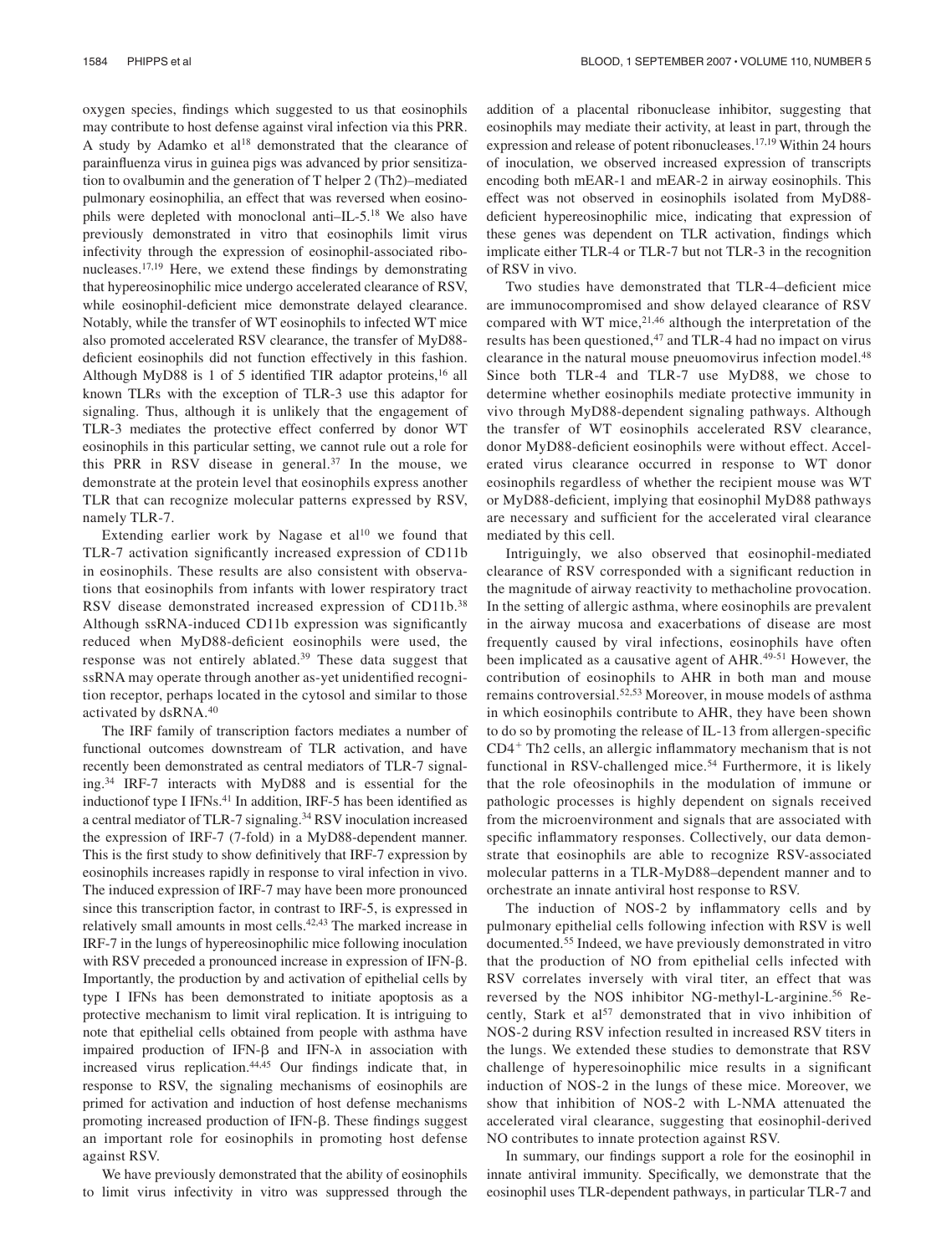its downstream signaling molecule MyD88, to promote host defense against RSV.

# **Acknowledgments**

The authors would like to thank Di Gooding and Wayne Damcevski for assistance in the generation of IL-5 Tg- $MyD88^{-/-}$  mice.

This work was supported by National Health and Medical Research (NHMRC) Program grant (224207). S.P. is a recipient of an International Fellowship from the The Royal Society. S.M. is a recipient of an NHMRC R. Douglas Wright Fellowship.

## **References**

1. Rothenberg ME, Hogan SP. The eosinophil. Annu Rev Immunol. 2006;24:147-174.

2. Garofalo R, Kimpen JL, Welliver RC, Ogra PL. Eosinophil degranulation in the respiratory tract during naturally acquired respiratory syncytial virus infection. J Pediatr. 1992;120:28-32.

3. Everard ML, Swarbrick A, Wrightham M, et al. Analysis of cells obtained by bronchial lavage of infants with respiratory syncytial virus infection. Arch Dis Child. 1994;71:428-432.

- 4. Harrison AM, Bonville CA, Rosenberg HF, Domachowske JB. Respiratory syncytical virus-induced chemokine expression in the lower airways: eosinophil recruitment and degranulation. Am J Respir Crit Care. Med 1999;159:1918-1924.
- 5. Matthews SP, Tregoning JS, Coyle AJ, Hussell T, Openshaw PJ. Role of CCL11 in eosinophilic lung disease during respiratory syncytial virus infection. J Virol. 2005;79:2050-2057.

6. Johnson TR, Parker RA, Johnson JE, Graham BS. IL-13 is sufficient for respiratory syncytial virus G glycoprotein-induced eosinophilia after respiratory syncytial virus challenge. J Immunol. 2003;170:2037-2045.

- 7. Singh AM, Moore PE, Gern JE, Lemanske RF Jr, Hartert TV. Bronchiolitis to asthma: a review and call for studies of gene-viral interactions in asthma causation. Am J Respir Crit Care Med. 2006;19:19.
- 8. Everard ML. The role of the respiratory syncytial virus in airway syndromes in childhood. Curr Allergy Asthma Rep. 2006;6:97-102.
- 9. Busse WW, Gern JE. Viruses in asthma. J Allergy Clin Immunol. 1997;100:147-150.
- 10. Nagase H, Okugawa S, Ota Y, et al. Expression and function of Toll-like receptors in eosinophils: activation by Toll-like receptor 7 ligand. J Immunol. 2003;171:3977-3982.
- 11. Alexopoulou L, Holt AC, Medzhitov R, Flavell RA. Recognition of double-stranded RNA and activation of NF-kappaB by Toll-like receptor 3. Nature. 2001;413:732-738.
- 12. Diebold SS, Kaisho T, Hemmi H, Akira S, Reis e Sousa C. Innate antiviral responses by means of TLR7-mediated recognition of single-stranded RNA. Science. 2004;303:1529-1531.
- 13. Heil F, Hemmi H, Hochrein H, et al. Species-specific recognition of single-stranded RNA via tolllike receptor 7 and 8. Science. 2004;303:1526- 1529.
- 14. Lund JM, Alexopoulou L, Sato A, et al. Recognition of single-stranded RNA viruses by Toll-like receptor 7. Proc Natl Acad Sci U S A. 2004;101: 5598-5603.
- 15. Lund J, Sato A, Akira S, Medzhitov R, Iwasaki A. Toll-like receptor 9-mediated recognition of Herpes simplex virus-2 by plasmacytoid dendritic cells. J Exp Med. 2003;198:513-520.
- 16. O'Neill LA, Fitzgerald KA, Bowie AG. The Toll-IL-1 receptor adaptor family grows to five members. Trends Immunol. 2003;24:286-290.
- 17. Domachowske JB, Dyer KD, Bonville CA, Rosenberg HF. Recombinant human eosinophil-derived neurotoxin/RNase 2 functions as an effective antiviral agent against respiratory syncytial virus. J Infect Dis. 1998;177:1458-1464.
- 18. Adamko DJ, Yost BL, Gleich GJ, Fryer AD, Jacoby DB. Ovalbumin sensitization changes the inflammatory response to subsequent parainfluenza infection. Eosinophils mediate airway hyperresponsiveness, m(2) muscarinic receptor dysfunction, and antiviral effects. J Exp Med. 1999; 190:1465-1478.
- 19. Rosenberg HF, Domachowske JB. Eosinophils, eosinophil ribonucleases, and their role in host defense against respiratory virus pathogens. J Leukoc Biol. 2001;70:691-698.
- 20. Dent LA, Strath M, Mellor AL, Sanderson CJ. Eosinophilia in transgenic mice expressing interleukin 5. J Exp Med. 1990;172:1425-1431.
- 21. Haynes LM, Moore DD, Kurt-Jones EA, Finberg RW, Anderson LJ, Tripp RA. Involvement of tolllike receptor 4 in innate immunity to respiratory syncytial virus. J Virol. 2001;75:10730-10737.
- 22. Rees DD, Palmer RM, Schulz R, Hodson HF, Moncada S. Characterization of three inhibitors of endothelial nitric oxide synthase in vitro and in vivo. Br J Pharmacol. 1990;101:746-752.
- 23. Forbes E, Murase T, Yang M, et al. Immunopathogenesis of experimental ulcerative colitis is mediated by eosinophil peroxidase. J Immunol. 2004; 172:5664-5675.
- 24. Foster PS, Ming Y, Matthei KI, Young IG, Temelkovski J, Kumar RK. Dissociation of inflammatory and epithelial responses in a murine model of chronic asthma. Lab Invest. 2000;80:655-662.
- 25. Yang M, Hogan SP, Mahalingam S, et al. Eotaxin-2 and IL-5 cooperate in the lung to regulate IL-13 production and airway eosinophilia and hyperreactivity. J Allergy Clin Immunol. 2003;112: 935-943.
- 26. MacKenzie JR, Mattes J, Dent LA, Foster PS. Eosinophils promote allergic disease of the lung by regulating  $CD4(+)$  Th2 lymphocyte function. J Immunol. 2001;167:3146-3155.
- 27. Shi HZ, Humbles A, Gerard C, Jin Z, Weller PF. Lymph node trafficking and antigen presentation by endobronchial eosinophils. J Clin Invest. 2000; 105:945-953.
- 28. Yu C, Cantor AB, Yang H, et al. Targeted deletion of a high-affinity GATA-binding site in the GATA-1 promoter leads to selective loss of the eosinophil lineage in vivo. J Exp Med. 2002;195:1387-1395.
- 29. Humbles AA, Lloyd CM, McMillan SJ, et al. A critical role for eosinophils in allergic airways remodeling. Science. 2004;305:1776-1779.
- 30. Adamko DJ, Wu Y, Gleich GJ, Lacy P, Moqbel R.

# **Authorship**

Contribution: S.P. designed the study and co-wrote the paper with H.F.R, P.S.F and K.I.M. S.P., C.E.L., S.M., M.N., R.R., and K.I.M performed research.

The laboratories of P.S.F. and K.I.M. contributed equally to this work.

Conflict-of-interest disclosure: The authors declare no competing financial interests.

Correspondence: Paul Foster, Centre for Asthma and Respiratory Diseases, School of Biomedical Sciences, David Maddison Clinical Sciences Building, Watt St, Newcastle, NSW, 2300 Australia; e-mail: paul.foster@newcastle.edu.au.

> The induction of eosinophil peroxidase release: improved methods of measurement and stimulation. J Immunol Methods. 2004;291:101-108.

- 31. Holt PG. Inhibitory activity of unstimulated alveolar macrophages on T-lymphocyte blastogenic response. Am Rev Respir Dis. 1978;118:791-793.
- 32. Schwarze J, Hamelmann E, Bradley KL, Takeda K, Gelfand EW. Respiratory syncytial virus infection results in airway hyperresponsiveness and enhanced airway sensitization to allergen. J Clin Invest. 1997;100:226-233.
- 33. Park JW, Taube C, Yang ES, et al. Respiratory syncytial virus-induced airway hyperresponsiveness is independent of IL-13 compared with that induced by allergen. J Allergy Clin Immunol. 2003;112:1078-1087.
- 34. Schoenemeyer A, Barnes BJ, Mancl ME, et al. The interferon regulatory factor, IRF5, is a central mediator of toll-like receptor 7 signaling. J Biol Chem. 2005;280:17005-17012.
- 35. Saetta M, Di Stefano A, Maestrelli P, et al. Airway eosinophilia in chronic bronchitis during exacerbations. Am J Respir Crit Care Med. 1994;150: 1646-1652.
- 36. Zhu J, Qiu YS, Majumdar S, et al. Exacerbations of Bronchitis: bronchial eosinophilia and gene expression for interleukin-4, interleukin-5, and eosinophil chemoattractants. Am J Respir Crit Care Med. 2001;164:109-116.
- 37. Olszewska-Pazdrak B, Casola A, Saito T, et al. Cell-specific expression of RANTES, MCP-1, and MIP-1alpha by lower airway epithelial cells and eosinophils infected with respiratory syncytial virus. J Virol. 1998;72:4756-4764.
- 38. Lindemans CA, Kimpen JL, Luijk B, et al. Systemic eosinophil response induced by respiratory syncytial virus. Clin Exp Immunol. 2006;144:409- 417.
- 39. Hemmi H, Kaisho T, Takeda K, Akira S. The roles of Toll-like receptor 9, MyD88, and DNA-dependent protein kinase catalytic subunit in the effects of two distinct CpG DNAs on dendritic cell subsets. J Immunol. 2003;170:3059-3064.
- 40. Creagh EM, O'Neill LA. TLRs, NLRs and RLRs: a trinity of pathogen sensors that co-operate in innate immunity. Trends Immunol. 2006;27:352- 357.
- 41. Honda K, Yanai H, Negishi H, et al. IRF-7 is the master regulator of type-I interferon-dependent immune responses. Nature. 2005;434:772-777.
- 42. Marie I, Durbin JE, Levy DE. Differential viral induction of distinct interferon-alpha genes by positive feedback through interferon regulatory factor-7. EMBO J. 1998;17:6660-6669.
- 43. Honda K, Takaoka A, Taniguchi T. Type I interferon [correction of inteferon] gene induction by the interferon regulatory factor family of transcription factors. Immunity. 2006;25:349-360.